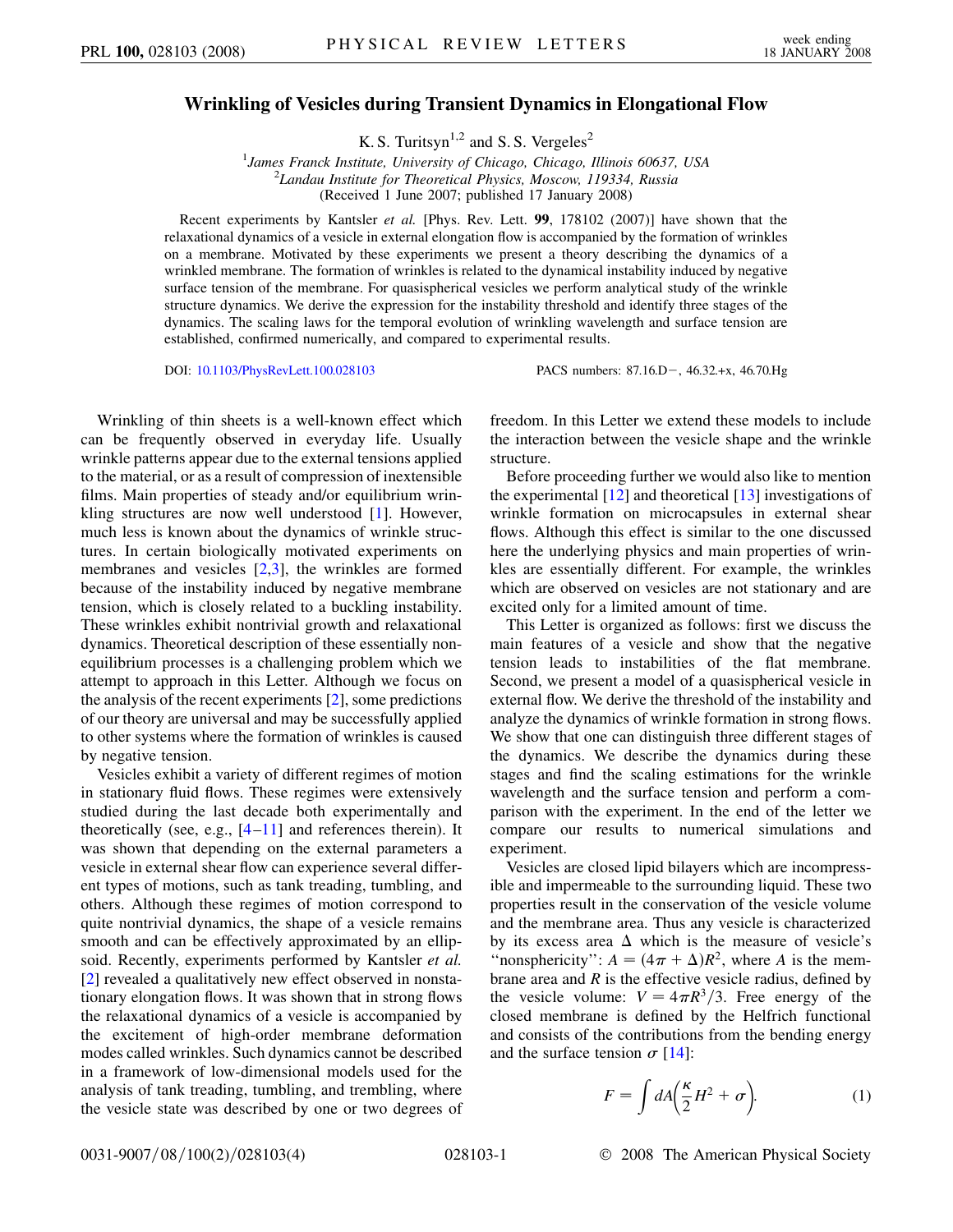Here *H* is the local mean curvature and  $\kappa$  is the bending rigidity of a membrane. Note that for closed membrane geometry, the surface tension  $\sigma$  is a quantity adjusting to other membrane parameters (similar to the pressure in an incompressible fluid) to ensure a given value of the membrane area *A*. It is useful to analyze the stability of a flat membrane with a given value of  $\sigma$  before proceeding to the case of a closed membrane with a fixed area. Small perturbations of a flat membrane can be parametrized by a height function  $z = h(x, y)$  which can be expanded in Fourier harmonics:  $h(\mathbf{r}) = \sum h_{\mathbf{k}} \exp(i\mathbf{k} \cdot \mathbf{r})$ . The quadratic part of the Helfrich energy has the following form:

$$
F = \frac{1}{2} \sum_{\mathbf{k}} (\kappa k^4 + \sigma k^2) |h_{\mathbf{k}}|^2.
$$
 (2)

For positive  $\sigma$ , this function is minimized by  $u = 0$ , so the flat membrane state is stable. However, for negative tension  $\sigma$  < 0, when the membrane is being shrunk, the modes with  $k < \sqrt{|\sigma|/\kappa}$  become unstable. As we will show, this particular kind of instability is responsible for the formation of wrinkles in the experiment [[2](#page-3-1)].

In order to study this effect quantitatively we use the model of quasispherical  $(\Delta \ll 1)$  vesicles which proved itself to be very successful in analytical investigations of vesicle dynamics in external flows [\[7,](#page-3-8)[9](#page-3-9)–[11\]](#page-3-4). The vesicle shape is parametrized by the small displacement function  $u(\theta, \phi)$ :  $r = R(1 + u)$  which can be expanded in the series of spherical harmonics:

$$
u(t, \theta, \phi) = \sum_{lm} \left[ \frac{\Delta}{(l-1)(l+2)} \right]^{1/2} u_{lm}(t) \mathcal{Y}_{lm}(\theta, \phi).
$$
 (3)

The external velocity is assumed to be planar and to have a linear elongational profile with the time-dependent strain: nonzero velocity gradient components are  $\partial_x V_y = \partial_y V_x =$ nonzero velocity gradient components are  $\sigma_x v_y - \sigma_y v_x -$ <br> $11\sqrt{5}/(16\sqrt{6\pi})S(t)\sqrt{\Delta}/\tau$ , where  $\tau = \eta R^3/\kappa$  is the characteristic time scale associated with the membrane bending forces. The numerical factor in this definition was included to simplify the expressions below. Throughout the Letter we will discuss the experimentally interesting situation when *S*(*t*) is the Heaviside-like function  $S(t) = -Ssign(t)$ .

The dynamical equations describing the dynamics of a quasispherical vesicle in external flow were first derived in quasispherical vesicle in external now were first derived i<br> [\[7\]](#page-3-8) in the leading order in the small parameter  $\sqrt{\Delta} \ll 1$ :

$$
\tau \dot{u}_{lm} = S(t)f_{lm} - (A_l \sigma + \Gamma_l)u_{lm} + \zeta_{lm}(t). \tag{4}
$$

<span id="page-1-0"></span>Here  $f_{lm} = \delta_{l,2}(\delta_{m,2} + \delta_{m,-2})$  and  $\sigma(t)$  is the dimensionless angularly averaged part of the surface tension which is a Lagrangian multiplier associated with the excess area conservation constraint  $\sum |u_{lm}|^2 = 2$ . The numerical co-efficients of [\(4](#page-1-0)) are given by:  $\Gamma_l = (l-1)l^2(l+1)^2(l+1)$  $2)/(2l + 1)(2l^2 + 2l - 1)$ , and  $A_l = l(l + 1) \times$  $(l^2 + l - 2)/(2l + 1)(2l^2 + 2l - 1)$ . The statistical properties of thermal Langevin forces  $\zeta_{lm}(t)$  can be found in [[7\]](#page-3-8). To keep the analysis simple we neglect the contribution from thermal noise terms  $\zeta_{lm}(t)$  in the dynamical equation, but assume that the initial conditions for  $u_{lm}$  are determined by the stationary statistical distribution which is produced by random thermal forces. We check the validity of such an approximation by numerical simulations of Eqs. ([4\)](#page-1-0) with finite temperature.

Stationary shape of a vesicle in an external elongational flow is almost ellipsoidal. Most of the excess area is stored in  $\mathcal{Y}_{2+2}$  harmonics. After the flow direction switching at  $t = 0$  the surface tension  $\sigma$  becomes negative and highorder harmonics are excited. The value of the surface tension can be found from the conservation law  $\partial_t \sum |u_{lm}|^2 = 0$  and the dynamical Eqs. ([4\)](#page-1-0). After substituting  $u_{lm}$  from [\(4](#page-1-0)) and neglecting the thermal noises we obtain a linear equation for  $\sigma$  whose solution is given by

$$
\sigma = \frac{S(t)\text{Re}[u_{2,2}] - \bar{\Gamma}}{\bar{A}},\tag{5}
$$

<span id="page-1-1"></span>where we introduced the average values  $\bar{A} = \sum_{l} A_{l} \Delta_{l}$  and  $\bar{\Gamma} = \sum_l \Gamma_l \Delta_l$  and the spectral distribution of the excess area  $\Delta_l = \sum_m |u_{lm}|^2$ . Using the expression ([5\)](#page-1-1) one can easily show that there will be an instability for large enough values of *S*. Indeed, for constant positive  $S(t) = S$  at  $t <$ 0 the stationary shape of a vesicle corresponds to  $u_{2,2} = 1$ . However, as  $S(t)$  changes sign this state becomes unstable and the vesicle begins its rotation to the new stable point which corresponds to  $u_{2,2} = -1$ . The stability of the membrane is determined by the sign of  $\sigma$  given by [\(5](#page-1-1)). The surface tension instantly becomes negative after changing the velocity field:  $\sigma(t = +0) = -(\Gamma_2 + S)/A_2$ . From [\(4\)](#page-1-0) we find that all harmonics of order up to *l* become unstable if  $A_l \sigma + \Gamma_l < 0$ , which yields  $S > S_l = A_2 \Gamma_l / A_l - \Gamma_2$ . For  $l \gg 1$  one obtains  $S_l \sim A_2 l^2 \gg 1$ . The most unstable mode can be found by maximizing the growth increment  $-\Gamma_l - A_l \sigma$  which yields  $l_0 = \sqrt{S/3A_2}$  for strong flows with  $S \gg 1$ . Third order harmonic becomes unstable for  $S > S_3 = 1.8$ .

Below the instability threshold for small values of *S*, higher order harmonics are not excited and the dynamics of a vesicle can be well described in terms of one complex variable  $u_{2,2} = |u_{2,2}|e^{-2i\Phi}$ , where  $\Phi$  is vesicle orientation angle in *xy* plane. The conservation of excess area implies that the dynamics is purely rotational,  $|u_{2,2}| = 1$ , and the evolution of  $\Phi(t)$  is described by the equation  $\tau \dot{\Phi} =$  $-S \cos 2\Phi$ . The characteristic time scale associated with the rotational dynamics is estimated as  $\tau/S$ .

Describing the dynamics of the vesicle above the instability threshold is a considerably more difficult problem which requires an analysis of a nonlinear system [\(4\)](#page-1-0) with large number of degrees of freedom. Fortunately, it is possible to approach this problem analytically for strong flows which correspond to  $S \gg 1$ . In this case one can distinguish between several different stages in the wrinkle evolution. The formal solution of [\(4\)](#page-1-0) is given by

<span id="page-1-2"></span>
$$
u_{lm}(t) = u_{lm}(0) \exp(-\Gamma_l t/\tau + A_l \rho) \tag{6}
$$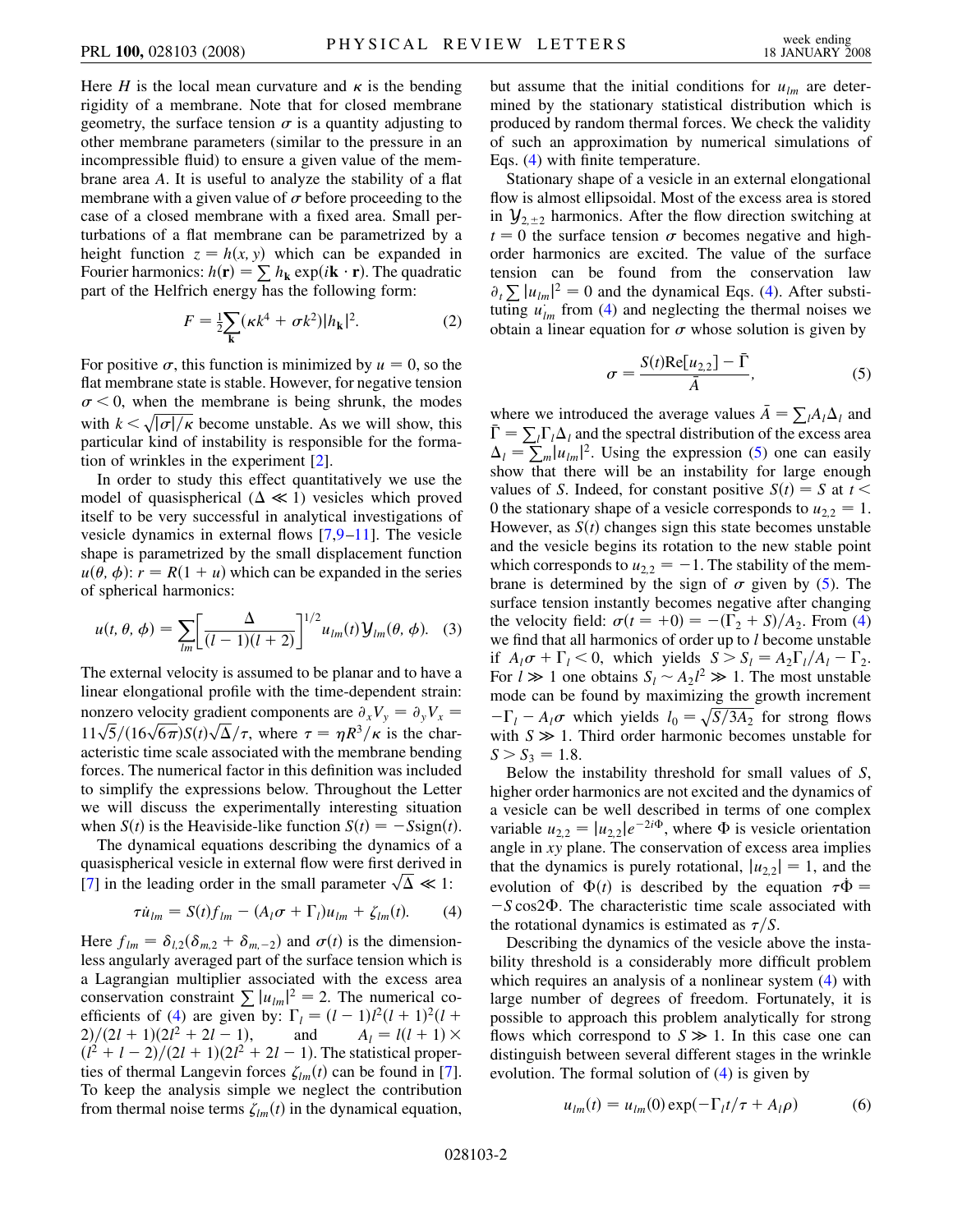for high harmonics  $l \ge 3$ , where  $\rho = -\int_0^t dt' \sigma(t')/\tau$  is the solution of the equation  $\tau \dot{\rho} = -\sigma$  with  $\sigma$  given by ([5\)](#page-1-1). During the first stage of the dynamics most of the excess area is stored in the second-order angular harmonics and the surface tension is almost constant  $\sigma = -2S/A_2$ . Unstable high-order harmonics grow exponentially fast and the distribution of excess area  $\Delta_l = \sum_m |u_{lm}|^2$ ,  $l \ge 3$ , becomes centered near the most unstable modes with  $l =$ becomes centered near the most unstable modes with  $l = l_0 \sim \sqrt{S}$ . One could naively expect that  $l_0$  would determine the characteristic length of the wrinkles which are observed in the experiments. This, however, is not the case. Rapid exponential growth saturates when the total excess area, stored in high-order harmonics, becomes large enough so that their contribution to the surface tension  $(5)$  $(5)$  becomes comparable to the contribution from the external flow. After that moment the surface tension becomes a timedependent decreasing function and such becomes the center of the excess area distribution. Formal condition can be found from ([5\)](#page-1-1) and expression for  $l_0$ :  $(1 - |u_{2,2}|^2)$  ~  $S^{-1/2} \ll 1$ . Note that at this moment most of the excess area is still stored in the second-order harmonic. The characteristic duration of the first stage can be estimated from ([4](#page-1-0)) assuming that the initial value  $u_{lm}(0)$  has a characteristic value which is determined by the stationary distribution:  $\langle |u_{lm}|^2 \rangle \sim 2T/\kappa(l^4 + Sl^2/A_2)$  [\[7](#page-3-8)]. This yields the following estimation:  $\tau_1 \sim \tau S^{-3/2} \ln[S^{1/4} \kappa/T]$ . Below we assume that  $S^{1/4} \gg T/\kappa$ . Note that the duration of the first stage is much smaller than the characteristic relaxation time of the second-order harmonics, which can be estimated as  $\tau S^{-1}$ .

Second stage starts at  $t \geq \tau_1$  after the exponential growth has saturated. During this stage the surface tension is determined by distribution of high-order harmonics  $u_{lm}$ ,  $l \geq 3$ . Using [\(5\)](#page-1-1) one can derive the following approximation:  $\sigma = -(\bar{\Gamma}/\bar{A})$ . The distribution of excess area  $\Delta_l$  is a narrow function of *l* centered around some  $l \gg 1$  which is determined as maximum of the exponent in Eq. ([6\)](#page-1-2):  $\bar{l}$  =  $\sqrt{\rho \tau/3t}$ . The characteristic width of the distribution can be estimated as  $\delta l \sim (\bar{l}t/\tau)^{-1/2}$ . It is small compared to  $\bar{l}$  in the case  $S^{1/4} \gg T/\kappa$ . Narrowness of the  $\Delta_l$  distribution allows one to find the exact expression for the surface tension:  $\sigma = -\bar{\Gamma}/\bar{A} = -\bar{l}^2 = -\rho\tau/3t$ . Using the definition of  $\rho$  we obtain the following closed equation:

$$
\dot{\rho} = \rho/3t. \tag{7}
$$

One can find its solution using the initial condition for the surface tension:  $\sigma \sim S$  at  $t \sim \tau_1$ . This yields  $\rho =$  $c(t/\tau)^{1/3}$ , where  $c \sim \log^{2/3}(\kappa S^{1/4}/T)$ . Similarly we obtain  $\sigma = -(c/3)(t/\tau)^{-2/3}$  and  $\bar{l} = \sqrt{c/3}(t/\tau)^{-1/3}$ . Therefore, second stage of the dynamics is characterized by the algebraic decay of the surface tension and by the narrow spectral distribution  $\Delta_l$  of the wrinkling structure, whose peak smoothly drifts towards small *l*. Physically this drift corresponds to the broadening of the wrinkles. As the absolute value of  $\bar{l}$  goes down, the external velocity contribution  $S(t)$ Re $[u_{2,2}]$  to the surface tension in [\(5](#page-1-1)) becomes important again. Comparing different contributions in [\(5\)](#page-1-1) one can estimate the duration of the second stage as  $\tau/S$ . In the end of the second stage, when the wrinkles amplitude is the highest, the peak of the  $\Delta_l$  distribution is centered near  $l_{*} \sim S^{1/3}$ . This scaling law relates wavelength of wrinkles to the strain  $\lambda \sim RS^{-1/3}$  and is one of the main results of this Letter. Note that this wavelength is much smaller compared to the wavelength of the initially most unstable mode which is of order  $RS^{-1/2}$ . The exponent 1/3, which characterizes the broadening dynamics of wrinkles, is universal: it does not depend on the details of the vesicle dynamics. One can expect this exponent in any experiment where the strong negative surface tension is produced instantly.

During the third stage, which takes place at  $t \ge \tau/S$  the surface tension is determined both by the external velocity and the wrinkles. During this stage the vesicle approaches its new stable state. Although this stage is not universal in the sense explained above, one can derive some results to compare them to experiments or simulations. For instance, the dynamics of the second-order harmonics is driven mainly by the external velocity term  $S(t)$ . Therefore, in the leading order the evolution of  $u_{2,2}(t)$  can be described by the linear law:  $u_{2,2}(t) = 1 - St/\tau$ . One can see that the time of relaxation to the new stable state is equal to  $2\tau/S$ and the characteristic amplitude of wrinkles has the following time dependence:  $\frac{1}{2}$  $\sqrt{1-|u_{2,2}|^2}$  $=\sqrt{(2-St/\tau)St/\tau}.$ The maximal amplitude can be observed at  $t = \tau/S$ .

We have tested our results by direct numerical simulations of Eq. [\(4\)](#page-1-0). The total number of harmonics in our tions of Eq. (4). The total number of narmonics in our simulations was determined by  $l_{\text{max}} \approx 2\sqrt{S}$ . We have used different values of temperature, which determines the amplitude of  $\zeta_{lm}(t)$  terms in [\(4\)](#page-1-0). The results of the simulations were almost insensitive to the temperature for  $S \gg 1$ ; however, there was a noticeable difference for  $S \approx 1$ . In Fig. [1](#page-3-10) one can see the results of simulations for some particular values of parameters. Three temporal stages with qualitatively different dynamics are clearly distinguishable. The behavior of  $\Delta_2$  is very close to quadratic observed in experiments and predicted by our theory. The dynamics of  $\sigma(t)$  may be well fitted by the power law  $\sigma \propto$  $t^{-2/3}$  during the second stage.

In Fig. [2](#page-3-11) we present the behavior of the characteristic wrinkle wavelength  $l_*$  (calculated in the same way as  $k_*$  in [\[2\]](#page-3-1) ) as a function of the strain rate *S*. The limiting slope of the curve for  $S \gg 1$  confirms our theoretical prediction  $l_{*} \propto S^{1/3}$ . It is also in a reasonable agreement with the results of [[2\]](#page-3-1) where the slope  $l_* \propto S^{0.25}$  was observed. For weak flows with  $S \approx 1$ –10 the value of  $l_*$  is determined by thermal fluctuations and one has  $l_* \approx 5$  similar to the one observed experimentally. Note that the mean wave-